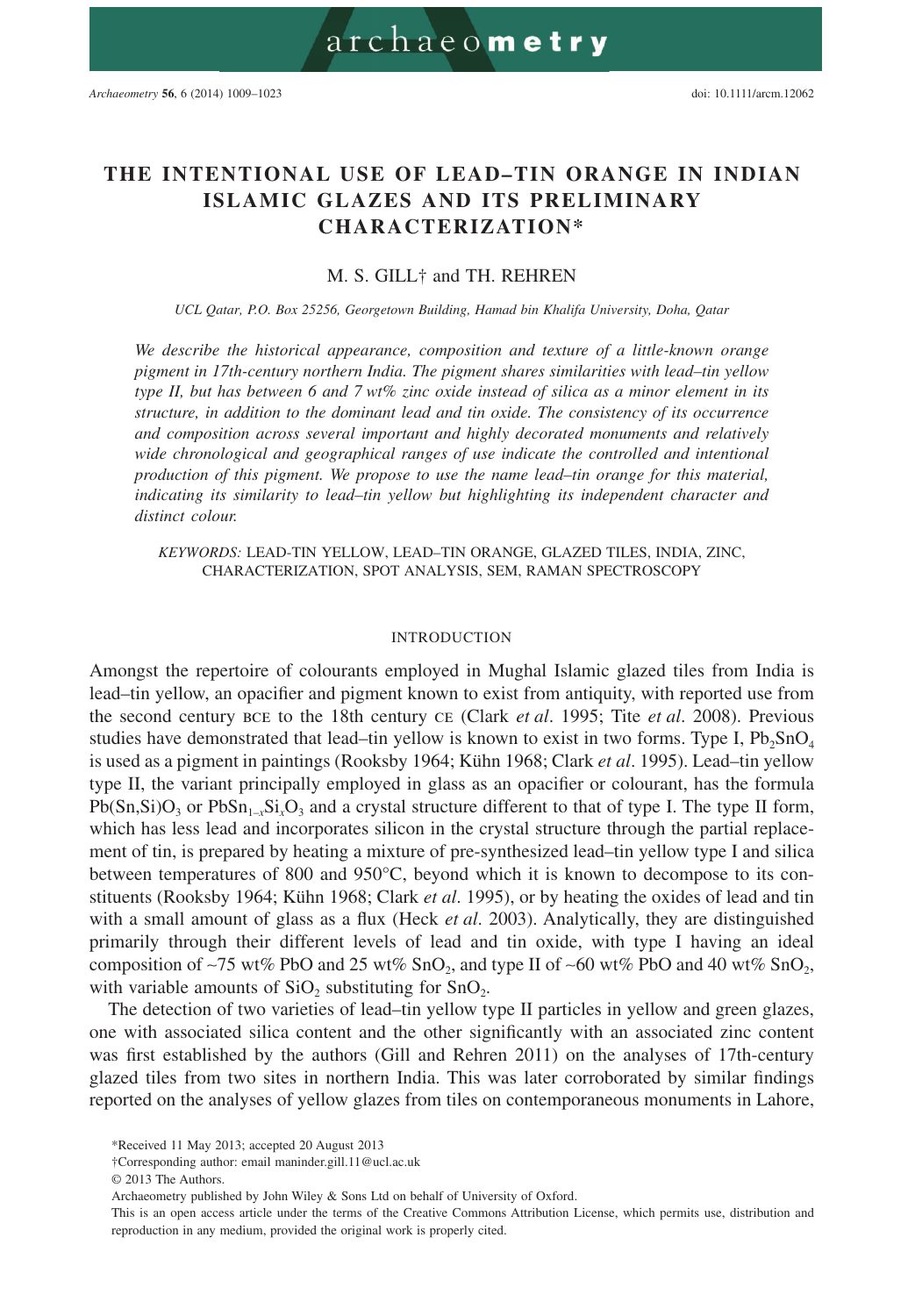Pakistan (Gulzar *et al*. 2012). Further investigations now carried out on a wide range of glazes from five Mughal period (1526–1857) monuments in northern India reveal that the type II form was used in yellow, green and orange glazes. Of these, the orange glazes appear to be coloured exclusively by lead–tin yellow particles with associated zinc content. From a survey of extant tile-work on the same monuments, it is clear that the orange coloured tiles are a purposeful part of the artistic composition and not an accidental variation in the tone of yellow tiles employed, indicating their deliberate manufacture and thereby the intentional production and use of a lesser known version of the colourant (Fig. 1). This study reports the archaeological occurrence of this colourant, for which we suggest the name lead–tin orange, in several monuments of Mughal India.

The aim of this paper is to provide further information regarding lead–tin orange, a ternary oxide of lead, tin and zinc, in Mughal Islamic tiles, and to present preliminary data for its characterization. For this purpose, glaze layers of yellow, green and orange tiles from five monuments in northern India, namely the Tomb of Shagird (17th century), Sheesh Mahal (17th century) and Dakhini Sarai (17th century) in Punjab, and Nila Gumbad (17th century) and Sabz Burj (16th century) at Delhi, were analysed. Particular attention was paid to the nature and composition of lead–tin yellow and lead–tin orange particles distributed within the glazes.

## MATERIALS AND METHODS

The sites were first visited for an *in situ* appraisal of their extant tile-work. Tiles on the Punjab monuments were found to be in the true tile-mosaic technique, the multicoloured mosaic patterns formed through the cutting, shaping and assembling of small tile pieces derived from larger monochrome tiles, whereas those at Delhi were seemingly dominated by largely uncut monochrome tiles that had been cast-moulded to shape. Significantly, only the glazes on the three tile-mosaic monuments in Punjab, Tomb of Shagird, Dakhini Sarai and Sheesh Mahal, were found to have a palette that included an orange colour. Yellow- and green-coloured glazes were, however, found across all the monuments. Fragments of available monochrome tiles were then collected from the site administrators on request. Due to local regulations, sampling directly from the monuments was not permissible, and only a limited number of samples that had fallen off the buildings and were in the custody of the caretakers could be utilized for analyses.

While later repairs are recorded as having taken place at Tomb of Shagird and Sabz Burj, the new tiles employed at these sites differ both outwardly and in material character. New tiles at Sabz Burj are modern ceramic tiles of a blue colour only, while the non-original tiles at Tomb of Shagird can be distinguished through both their surface finish and their microstructural characteristics. The newer tiles here have glaze layers of a rougher texture and comparatively inferior finish as compared to original tile-mosaic specimens. They also differ by having no slips, having clearly developed inter-particle glass in the bodies, and bear thicker glazes of ∼400 μm thicknesses. Typical 17th-century tile-mosaic specimens, at this site and others, have very fine and thin glaze layers that are of ∼200 μm thickness, have little inter-particle glass and a distinct slip layer (Fig. 2). No repairs are recorded to have taken place at Sheesh Mahal, Dakhini Sarai and Nila Gumbad. Sampled specimens from Sheesh Mahal and Dakhini Sarai, like those from Tomb of Shagird, conform to the typical characteristics of tile-mosaic specimens as described above. All the samples taken thus represent the original tile-work as installed.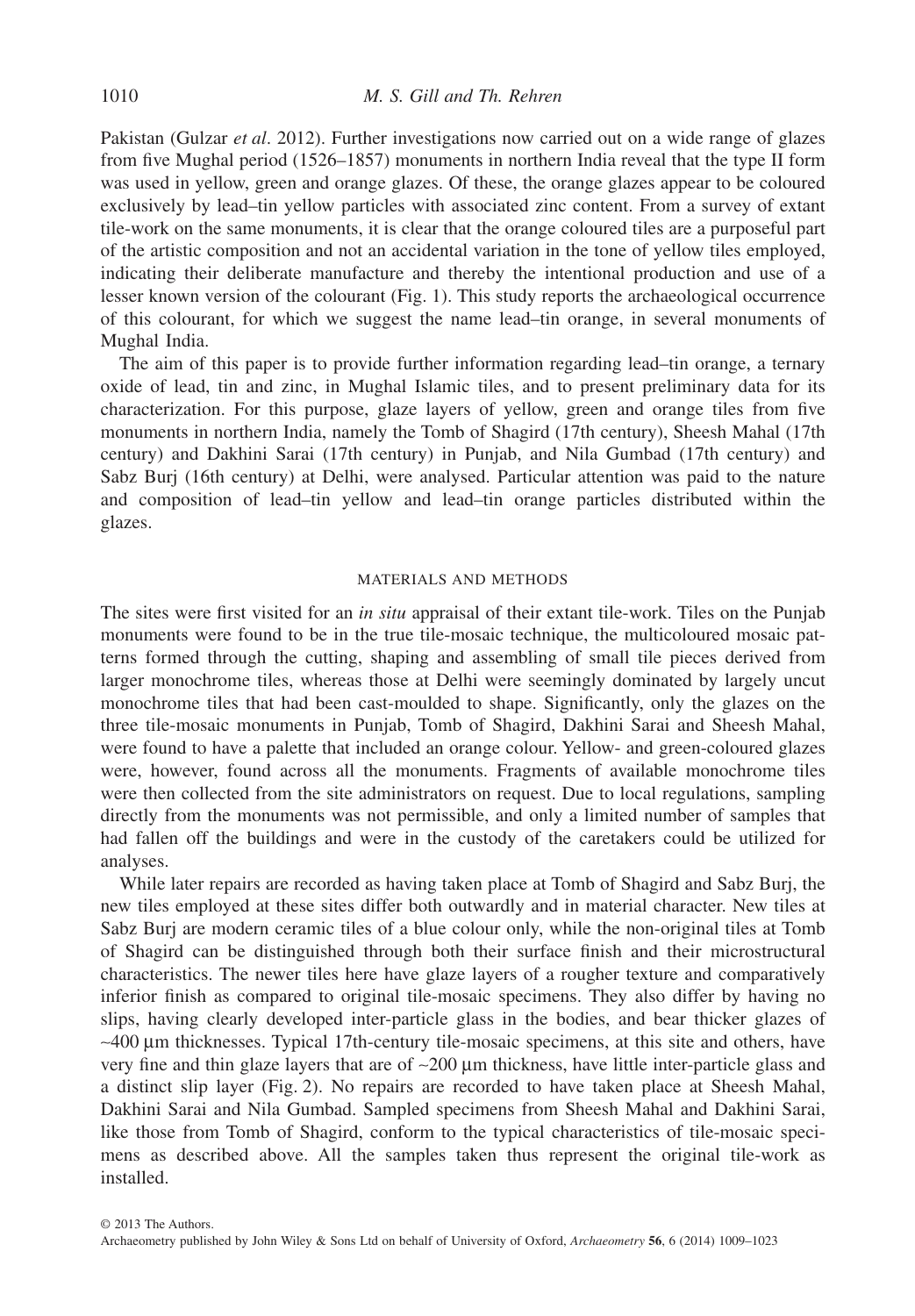

Figure 1 *A detail of a tile-mosaic panel from the Tomb of Shagird, Punjab. Orange-coloured tiles can be seen to be a deliberate part of the artistic composition and are visually easily distinguishable from their yellow counterparts by their mellow terracotta hue.*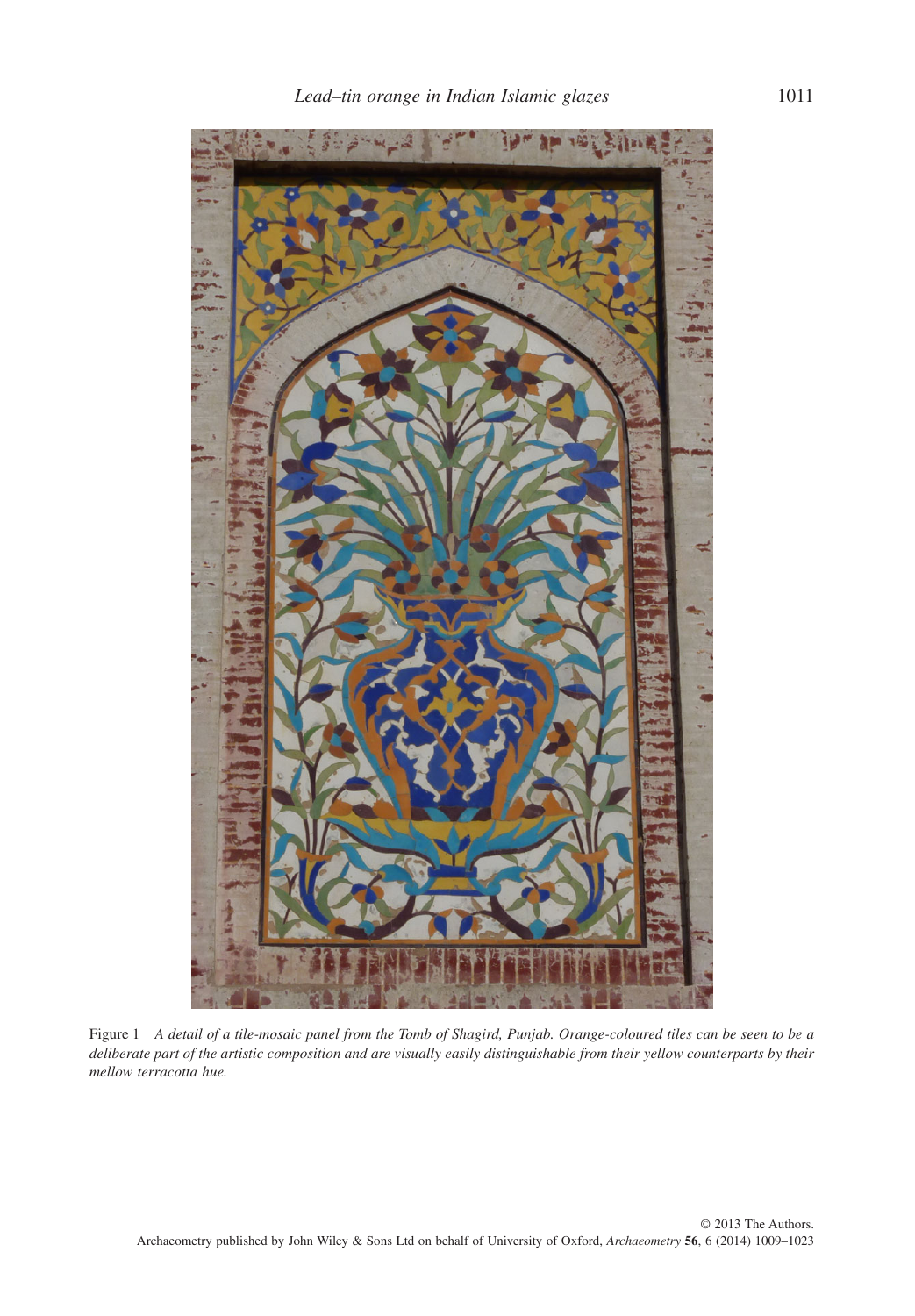

Figure 2 *A backscattered electron SEM micrograph of a polished section of a tile-mosaic sample from Sheesh Mahal, Punjab. The thin glaze layer of ~200 µm thickness and the distinct slip layer are characteristic features of tile-mosaic samples from the Punjab region. The body can be seen to be comprised almost entirely of quartz grains of varying size and shape, mostly with rounded edges.*

Polished cross-sections of 14 monochrome tile samples sourced from the sites were mounted in resin blocks for examination in a JEOL electron probe microanalyser (JXA 8600), equipped with a wavelength-dispersive spectrometer (WDS) and an Oxford Instruments energy-dispersive spectrometer (EDS). Quantitative analyses of the glaze layers were carried out using the WDS at 15 kV, 50 nA through area scans at 800× magnification corresponding to approximately  $100 \times 140$  µm of scanned expanse on the sample surface. Scanned areas for bulk compositional analyses include colourant or opacifier particles while avoiding bubbles, pores and visible quartz grains, which are especially frequent near the body/glaze interface. Smaller area scans of clear portions of a few glazes were also carried out at the same settings. Spot analyses of bright particles distributed within the glaze layers were undertaken utilizing the EDS at 20 kV at magnification in the range 1500–2000×, and by WDS spot analyses in the case of two sites for corroborative measurements, at  $3000 \times$ , 15 kV and 15 nA. The stability of the beam current was monitored by calibrating against a cobalt standard, and the accuracy of the systems employed checked against Corning A and C reference glasses. All quantitative results are reported as weight per cent oxides with oxygen determined by stoichiometry; the reported values are the average of between three and five analyses spread over the glaze layer. In the case of spot analyses, each result, calculated and reported both as atomic and as weight per cent, reports the composition of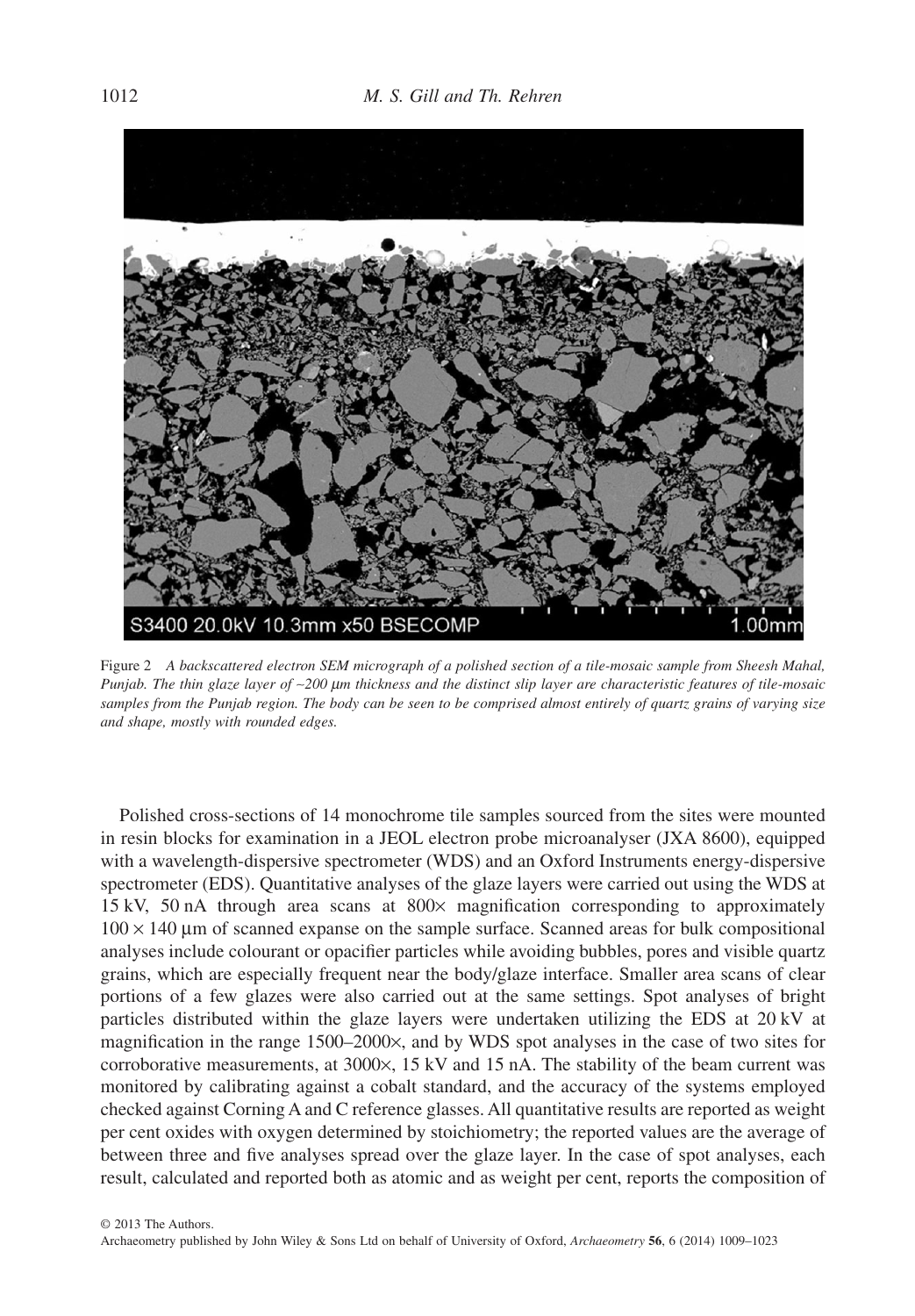distinct pigment particles. Findings from a total of 50 particles from the glaze layer of 12 of the 14 samples are thus presented. For the orange glazes, the spot analyses are representative of a much higher number of investigations actually carried out, approximately 8–10 particles in each such glaze being examined.

Raman spectra of particles in the glaze layers of yellow and orange samples from the Tomb of Shagird were obtained using a Nicolet Almega XR-dispersive Raman spectrometer equipped with a charge-coupled device detector, coupled to an Olympus Raman microscope. The exciting wavelength was 532/780 nm of a Nd:YAG laser at an exposure time of 10 s. The laser power on the sample surface was set to a value between 4 mW and 25 mW.

### **RESULTS**

All the tiles examined are found to be similar in their structure. They have porous quartz-rich 'stonepaste' bodies with small bright particles of a colourant or opacifier distributed throughout an overlying glaze layer, typical of Islamic technology (Mason and Tite 1994). The glaze layers of tiles from the Delhi sites are substantially thicker, in the range 400–600 μm, compared to those from the Punjab, which are only  $180-220 \mu m$  across. Differences in the shape, size and distribution of quartz grains making up the tile bodies are also noticeable between the samples from the two regions, suggestive of regional production variances. Particularly distinctive are the rounded shapes and edges of larger grains in the Punjab tile-mosaic bodies, as opposed to the greater angularity of large grains found in the bodies from the Delhi sites, where the grains are also better sorted. Better developed inter-particle glass is also noticeable in the Delhi bodies as compared to the Punjab specimens.

The glazes have relatively similar contents of soda and lead oxide, the former in the range 10–15% and slightly higher for the latter from 10 to 20%; except for TS/02 and DKS/02, where the lead oxide content is abnormally high, reaching almost 30 wt% (Table 1). Silica is typically in the range 50–55 wt%. On the basis of their alumina content, the glazes form two broad groups. Those with higher alumina, >5 wt%, together with lower magnesia and potash, are found in all samples from Delhi. As a group, these are reflective of an Indian glass-making tradition using a mineral soda flux (Dussubieux *et al*. 2010). The others from Punjab with lower alumina values, in the range 1.3–1.7%, and higher magnesia and potash, form a second group fluxed possibly with plant ash. Both groups are remarkably low in their lime content, not exceeding 2 wt% CaO in the alumina-rich glazes, and falling between 2 and 3 wt% in the others.

The concentrations of lead, tin and zinc oxides in the glazes follow an interesting pattern. Comparing area analyses of pigmented and of clear areas of the glazes, it becomes apparent that the levels of lead and zinc oxide in the pigmented areas of the Punjab tiles are only marginally higher than in the clear areas (Table 2). Tin oxide, however, rarely exceeds 1 wt% in the clear parts, but reaches 3–4 wt% in the pigmented areas. This suggests that the glass phase is rich in both lead and zinc oxide, but contains only a little tin oxide, even though the pigment particles contain more than 31 wt%  $SnO<sub>2</sub>$ . The zinc oxide content of the pure glass melt is notably similar to the pigmented bulk values in the orange Punjab glazes. In both, it falls to between 1.5 and 2.5 wt% ZnO, while the pigment itself has about  $6-7$  wt% ZnO. In contrast, zinc oxide is seemingly absent in clear areas, and present only in quantities below one third of 1% in pigmented areas of the Delhi high alumina group. The green glazes differ from the yellow ones only by an added 3 wt% copper oxide, suggesting that they were made in the same workshop, or at least using the same recipe and raw materials.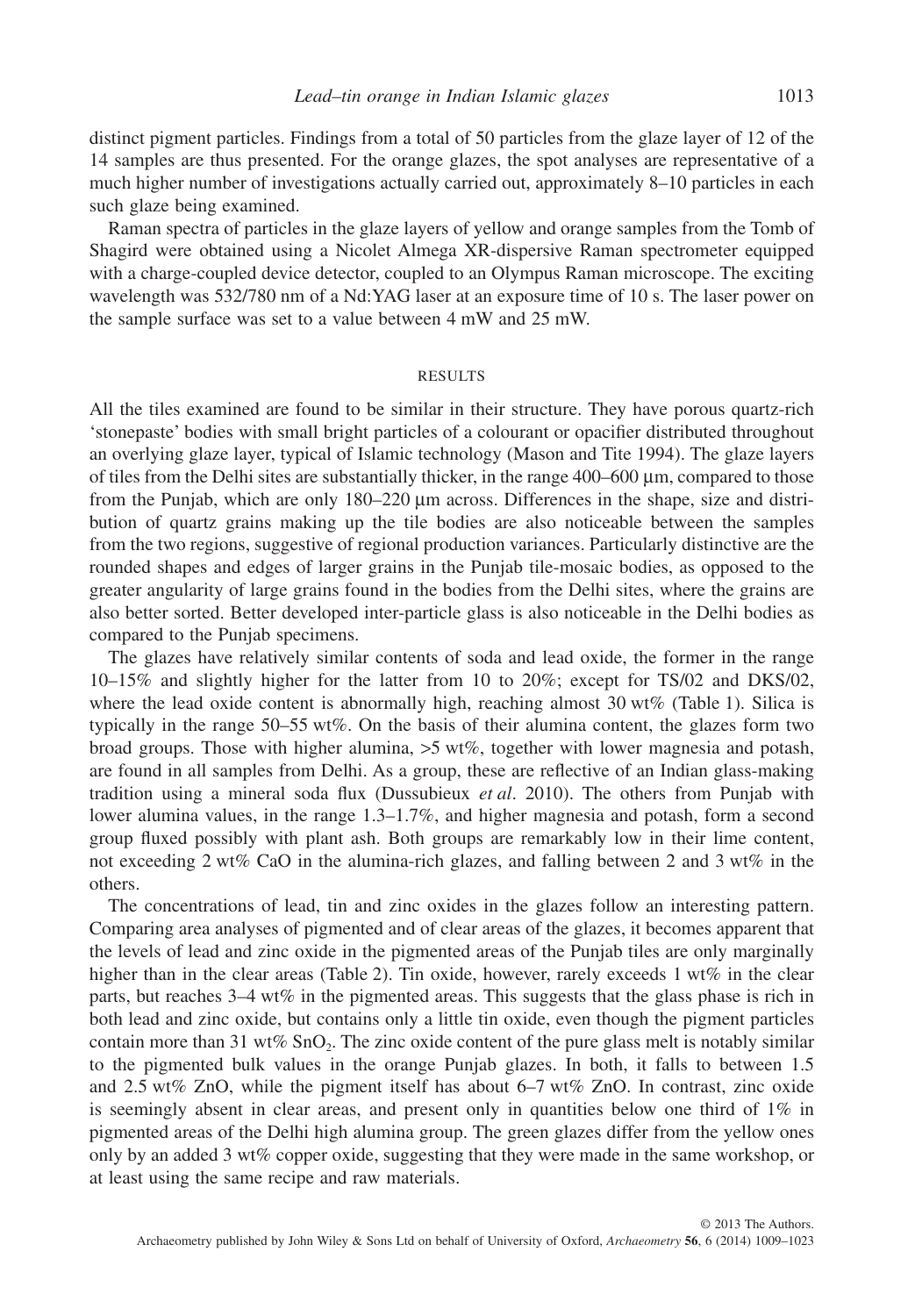| Site                 | Sample                                                                           | Colour                                                                                                                         | Na <sub>2</sub> O                                                          | CaO | $K_2O$ | MgO                                                                                                                                                                                                                            | ${\cal A}{\cal I}_2{\cal O}_3$ | Fe <sub>2</sub> O <sub>3</sub> | ${\cal T}i{\cal O}_2$ | CuO | $\textit{SnO}_2$                                                                                                          | PbO                                                                                            | ZпO | $P_2O_5$ | SiO <sub>2</sub>                                                          |
|----------------------|----------------------------------------------------------------------------------|--------------------------------------------------------------------------------------------------------------------------------|----------------------------------------------------------------------------|-----|--------|--------------------------------------------------------------------------------------------------------------------------------------------------------------------------------------------------------------------------------|--------------------------------|--------------------------------|-----------------------|-----|---------------------------------------------------------------------------------------------------------------------------|------------------------------------------------------------------------------------------------|-----|----------|---------------------------------------------------------------------------|
| Tomb of Shagird      |                                                                                  |                                                                                                                                |                                                                            |     |        |                                                                                                                                                                                                                                |                                |                                |                       |     |                                                                                                                           |                                                                                                |     |          |                                                                           |
| Tomb of Shagird      |                                                                                  |                                                                                                                                |                                                                            |     |        |                                                                                                                                                                                                                                |                                |                                |                       |     |                                                                                                                           |                                                                                                |     |          |                                                                           |
| Tomb of Shagird      |                                                                                  |                                                                                                                                |                                                                            |     |        |                                                                                                                                                                                                                                |                                |                                |                       |     |                                                                                                                           |                                                                                                |     |          |                                                                           |
| Tomb of Shagird      | TS/02<br>TS/04<br>TS/05<br>TS/13<br>SM/04                                        | Yellow<br>Orange<br>Orange Drame Press<br>Orange Drame Press<br>Orange Press<br>Collow Yellow<br>Collow Yellow<br>Orange Press | s 4 4 4 28 11 21 12 31 32 4 52 4<br>21 11 11 21 11 11 11 11 11 11 11 11 11 |     |        | $1.89$ $0.5$ $0.5$ $0.8$ $0.8$ $0.8$ $0.8$ $0.8$ $0.8$ $0.8$ $0.8$ $0.8$ $0.8$ $0.8$ $0.8$ $0.8$ $0.8$ $0.8$ $0.8$ $0.8$ $0.8$ $0.8$ $0.8$ $0.8$ $0.8$ $0.8$ $0.8$ $0.8$ $0.8$ $0.8$ $0.8$ $0.8$ $0.8$ $0.8$ $0.8$ $0.8$ $0.8$ |                                |                                |                       |     | 6 4 4 5 6 7 6 7 6 7 7 8 9 70 70 71 72 88<br>1 4 4 5 6 70 71 72 8 9 70 71 71 72 88<br>1 5 7 7 7 7 8 9 7 8 7 8 9 70 71 71 8 | $9.9.3$ $9.4$ $9.7$ $1.3$ $1.5$ $9.4$ $1.1$<br>$9.1$ $1.2$ $1.3$ $1.5$ $1.5$ $1.5$ $1.5$ $1.5$ |     |          | 8<br>8 0 1 4 5 0 0 4 5 6 6 7 6 7 6 7 6<br>9 0 1 4 5 6 7 4 5 6 7 6 7 6 7 6 |
| iheesh Mahal         |                                                                                  |                                                                                                                                |                                                                            |     |        |                                                                                                                                                                                                                                |                                |                                |                       |     |                                                                                                                           |                                                                                                |     |          |                                                                           |
| iheesh Mahal         |                                                                                  |                                                                                                                                |                                                                            |     |        |                                                                                                                                                                                                                                |                                |                                |                       |     |                                                                                                                           |                                                                                                |     |          |                                                                           |
| Jakhini Sarai        |                                                                                  |                                                                                                                                |                                                                            |     |        |                                                                                                                                                                                                                                |                                |                                |                       |     |                                                                                                                           |                                                                                                |     |          |                                                                           |
| <b>Dakhini Sarai</b> |                                                                                  |                                                                                                                                |                                                                            |     |        |                                                                                                                                                                                                                                |                                |                                |                       |     |                                                                                                                           |                                                                                                |     |          |                                                                           |
| Jakhini Sarai        |                                                                                  |                                                                                                                                |                                                                            |     |        |                                                                                                                                                                                                                                |                                |                                |                       |     |                                                                                                                           |                                                                                                |     |          |                                                                           |
| Vila Gumbad          |                                                                                  |                                                                                                                                |                                                                            |     |        |                                                                                                                                                                                                                                |                                |                                |                       |     |                                                                                                                           |                                                                                                |     |          |                                                                           |
| Vila Gumbad          |                                                                                  |                                                                                                                                |                                                                            |     |        |                                                                                                                                                                                                                                |                                |                                |                       |     |                                                                                                                           |                                                                                                |     |          |                                                                           |
| Vila Gumbad          | SM/05<br>DKS/02<br>DKS/03<br>DKS/04<br>NG/06<br>NG/07<br>NG/07<br>SB/07<br>SB/07 |                                                                                                                                |                                                                            |     |        |                                                                                                                                                                                                                                |                                |                                |                       |     |                                                                                                                           |                                                                                                |     |          |                                                                           |
| sabz Burj            |                                                                                  |                                                                                                                                |                                                                            |     |        |                                                                                                                                                                                                                                |                                |                                |                       |     |                                                                                                                           |                                                                                                |     |          |                                                                           |
| Sabz Burj            |                                                                                  |                                                                                                                                |                                                                            |     |        |                                                                                                                                                                                                                                |                                |                                |                       |     |                                                                                                                           |                                                                                                |     |          |                                                                           |

Table 1 The chemical composition of the glaze layers. All results are in wt% from EPMA-WDS analyses and are not normalized Table 1 The chemical composition of the glaze layers. All results are in wt% from EPMA–WDS analyses and are not normalized

© 2013 The Authors.

Archaeometry published by John Wiley & Sons Ltd on behalf of University of Oxford, *Archaeometry* **56**, 6 (2014) 1009–1023

# 1014 *M. S. Gill and Th. Rehren*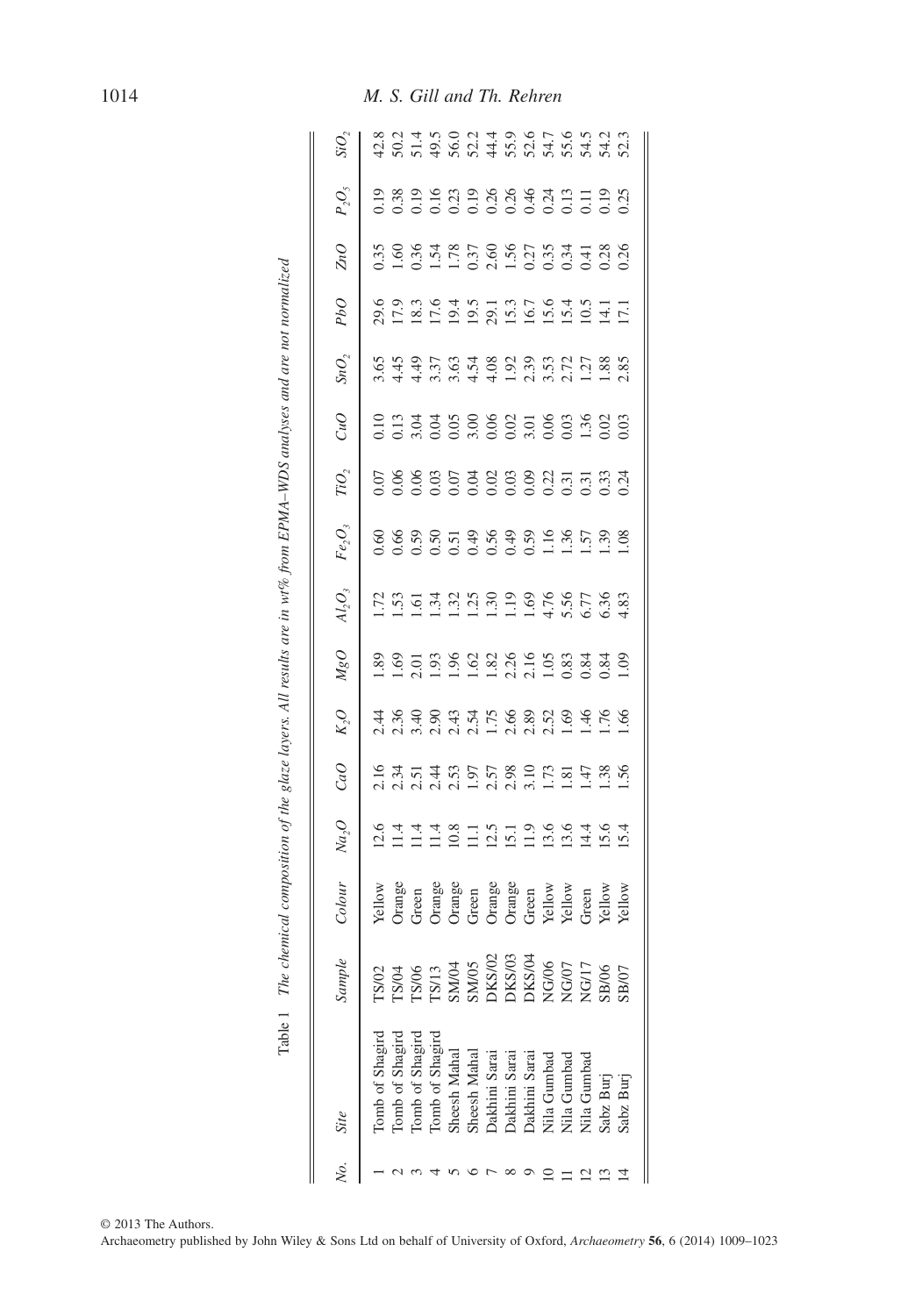| Site            | Sample                                                                                                                                                                                                                                                                                                                                                                                                                                                | Colour                                                                                                     | Analysis                                          | $Na_2O$ | CaO | $K_2O$                                                                                                                                                                                                                                                                                                              | $M_{\mathcal{S}}O$                                                                      | $Al_2O_3$                                                                                                                                                       | $Fe_2O_3$ | $\overline{T}\!iO_2$ | $\mathit{SnO}_2$                       | PbO | ZπO                  | $SiO_{2}$ |
|-----------------|-------------------------------------------------------------------------------------------------------------------------------------------------------------------------------------------------------------------------------------------------------------------------------------------------------------------------------------------------------------------------------------------------------------------------------------------------------|------------------------------------------------------------------------------------------------------------|---------------------------------------------------|---------|-----|---------------------------------------------------------------------------------------------------------------------------------------------------------------------------------------------------------------------------------------------------------------------------------------------------------------------|-----------------------------------------------------------------------------------------|-----------------------------------------------------------------------------------------------------------------------------------------------------------------|-----------|----------------------|----------------------------------------|-----|----------------------|-----------|
| Tomb of Shagird |                                                                                                                                                                                                                                                                                                                                                                                                                                                       |                                                                                                            |                                                   |         |     |                                                                                                                                                                                                                                                                                                                     |                                                                                         |                                                                                                                                                                 |           |                      |                                        |     |                      |           |
| Tomb of Shagird |                                                                                                                                                                                                                                                                                                                                                                                                                                                       |                                                                                                            | glaze<br>area                                     |         |     |                                                                                                                                                                                                                                                                                                                     |                                                                                         |                                                                                                                                                                 |           |                      |                                        |     |                      |           |
| Tomb of Shagird |                                                                                                                                                                                                                                                                                                                                                                                                                                                       |                                                                                                            |                                                   |         |     |                                                                                                                                                                                                                                                                                                                     |                                                                                         |                                                                                                                                                                 |           |                      |                                        |     |                      |           |
| Tomb of Shagird | $\begin{array}{l} \text{TS}/02 \\ \text{TS}/02 \\ \text{TS}/13 \\ \text{TS}/13 \\ \text{DS}/02 \\ \text{DS}/02 \\ \text{DS}/02 \\ \text{DS}/02 \\ \text{DS}/03 \\ \text{DS}/03 \\ \text{DS}/03 \\ \text{DS}/07 \\ \text{NS}/07 \\ \text{NS}/07 \\ \text{NS}/07 \\ \text{NS}/07 \\ \text{NS}/00 \\ \text{NS}/06 \\ \text{SBS}/06 \\ \text{SBS}/06 \\ \text{SBS}/06 \\ \text{SBS}/06 \\ \text{SBS}/06 \\ \text{SBS}/06 \\ \text{SBS}/06 \\ \text{SBS}/$ | Yellow<br>Sellow<br>Orange<br>Orange<br>Orange<br>Orange<br>Orange<br>Sellow<br>Sellow<br>Sellow<br>Sellow | elaze<br>area<br>glaze<br>glaze<br>glaze<br>glaze |         |     | $\frac{1}{4}$ $\frac{1}{4}$ $\frac{1}{8}$ $\frac{1}{8}$ $\frac{1}{8}$ $\frac{1}{8}$ $\frac{1}{8}$ $\frac{1}{8}$ $\frac{1}{8}$ $\frac{1}{8}$ $\frac{1}{8}$ $\frac{1}{8}$ $\frac{1}{8}$ $\frac{1}{8}$ $\frac{1}{8}$ $\frac{1}{8}$ $\frac{1}{8}$ $\frac{1}{8}$ $\frac{1}{8}$ $\frac{1}{8}$ $\frac{1}{8}$ $\frac{1}{8}$ | $23.75.8$<br>$25.75.8$<br>$25.75.8$<br>$25.75.8$<br>$25.75.8$<br>$25.75.8$<br>$25.75.8$ | $\frac{11}{11}$ $\frac{12}{11}$ $\frac{12}{11}$ $\frac{12}{11}$ $\frac{12}{11}$ $\frac{13}{11}$ $\frac{16}{11}$ $\frac{18}{11}$ $\frac{26}{11}$ $\frac{26}{11}$ |           |                      | 68<br>0855051050588<br>085505050505056 |     | 0.337758988888888888 |           |
| Jakhini Sarai   |                                                                                                                                                                                                                                                                                                                                                                                                                                                       |                                                                                                            |                                                   |         |     |                                                                                                                                                                                                                                                                                                                     |                                                                                         |                                                                                                                                                                 |           |                      |                                        |     |                      |           |
| Jakhini Sarai   |                                                                                                                                                                                                                                                                                                                                                                                                                                                       |                                                                                                            |                                                   |         |     |                                                                                                                                                                                                                                                                                                                     |                                                                                         |                                                                                                                                                                 |           |                      |                                        |     |                      |           |
| Jakhini Sarai   |                                                                                                                                                                                                                                                                                                                                                                                                                                                       |                                                                                                            |                                                   |         |     |                                                                                                                                                                                                                                                                                                                     |                                                                                         |                                                                                                                                                                 |           |                      |                                        |     |                      |           |
| Jakhini Sarai   |                                                                                                                                                                                                                                                                                                                                                                                                                                                       |                                                                                                            |                                                   |         |     |                                                                                                                                                                                                                                                                                                                     |                                                                                         |                                                                                                                                                                 |           |                      |                                        |     |                      |           |
| vila Gumbad     |                                                                                                                                                                                                                                                                                                                                                                                                                                                       |                                                                                                            |                                                   |         |     |                                                                                                                                                                                                                                                                                                                     |                                                                                         |                                                                                                                                                                 |           |                      |                                        |     |                      |           |
| Vila Gumbad     |                                                                                                                                                                                                                                                                                                                                                                                                                                                       |                                                                                                            |                                                   |         |     |                                                                                                                                                                                                                                                                                                                     |                                                                                         |                                                                                                                                                                 |           |                      |                                        |     |                      |           |
| Sabz Burj       |                                                                                                                                                                                                                                                                                                                                                                                                                                                       |                                                                                                            |                                                   |         |     |                                                                                                                                                                                                                                                                                                                     |                                                                                         |                                                                                                                                                                 |           |                      |                                        |     |                      |           |
| Sabz Burj       |                                                                                                                                                                                                                                                                                                                                                                                                                                                       |                                                                                                            |                                                   |         |     |                                                                                                                                                                                                                                                                                                                     |                                                                                         |                                                                                                                                                                 |           |                      |                                        |     |                      |           |
|                 |                                                                                                                                                                                                                                                                                                                                                                                                                                                       |                                                                                                            |                                                   |         |     |                                                                                                                                                                                                                                                                                                                     |                                                                                         |                                                                                                                                                                 |           |                      |                                        |     |                      |           |

| í                 |
|-------------------|
|                   |
| ì                 |
| ì                 |
|                   |
| i                 |
|                   |
| l                 |
| l<br>$\vdots$     |
| i                 |
|                   |
| ì<br>֚֬           |
|                   |
| <b>CONTACT</b>    |
| j<br>ż<br>l       |
| $\frac{1}{2}$     |
|                   |
| 1                 |
| ì<br>I<br>ī<br>١  |
|                   |
|                   |
| ì                 |
| Š                 |
|                   |
| ׅ֚֚֚֡֡֡֡֡֡֡֡֡֡֝   |
|                   |
| š<br>ù            |
| $\mu$             |
|                   |
|                   |
| Bш.<br>i          |
| ⊥a∪ıv ∠           |
| $\tau_{\rm able}$ |
|                   |

© 2013 The Authors. Archaeometry published by John Wiley & Sons Ltd on behalf of University of Oxford, *Archaeometry* **56**, 6 (2014) 1009–1023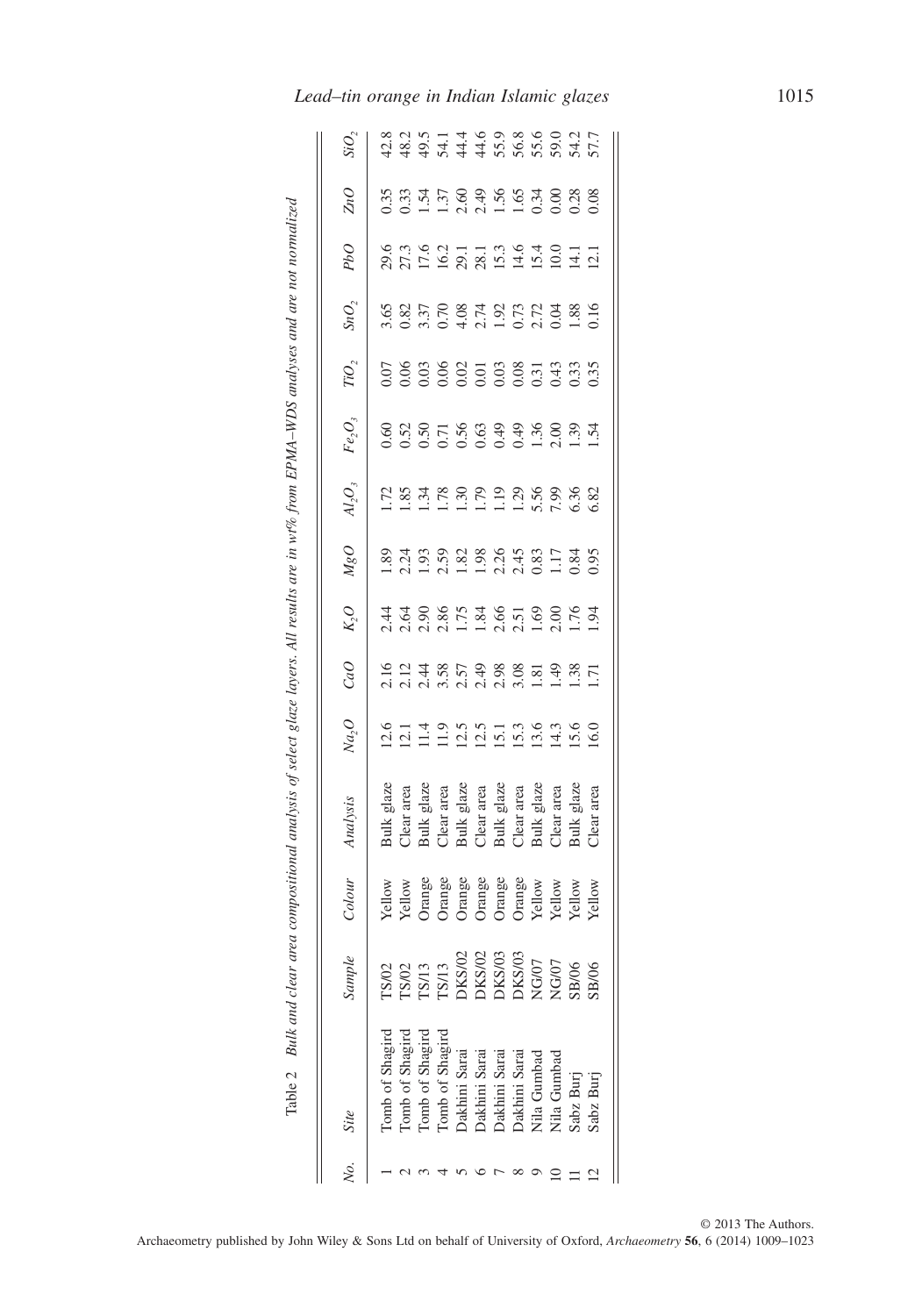# *Spot analysis*

Spot analyses across a random selection of bright particles in the yellow/green glazes from the sites identify them as being lead–tin yellow, mostly of the well-known type II with associated silica content. Amongst these glazes, all the Delhi yellow glazes and one Punjab green glaze were found to contain zinc-associated lead–tin orange particles as well (Table 3). In contrast, all the particles in the orange glazes are found to be solely of the zinc-rich compound, lead–tin orange. Only lead–tin orange particles are thus identifiable in the glaze layers of TS/04, TS/13, SM/04 and DKS/02; both types, with either zinc or silica, in NG/06, NG/07, SB/06, SB/07 and DKS/04; and with only associated silica content in TS/02, TS/06 and SM/05.

Atomic ratios of the constituents in both particle types are markedly consistent across all the sites, but significantly different between the two types. As expected from the formula for lead–tin yellow, the sum of the atom per cent of tin and silicon is close to the atom per cent of lead. This is consistent with the idea that in lead–tin yellow type II,  $Si^{4+}$  substitutes for  $Sn^{4+}$  in the basic formula  $PbSnO<sub>3</sub>$ . In contrast, the atom per cent levels for tin and lead are very similar to each other in the lead–tin orange particles, with the level of zinc being about one third of that of either lead or tin. Further research will have to address where the  $Zn^{2+}$  ions sit in the structure, taking up about 15% of all metal positions while keeping the valency balance intact.

# *Textural characteristics*

The shape, size and distribution of pigment particles in the glazes vary dependent on the glaze colour. In the yellow glazes from Delhi, particles of lead–tin orange are quickly identifiable, being found in close proximity to lead–tin yellow particles, often together in a cluster, whereas their location in the Punjab glazes is difficult to ascertain and may only be surmised from the zinc oxide values returned in the bulk analysis. Particles in the orange glazes are relatively larger in size, in the range of  $5-10 \mu m$  across with a substantial number at the higher end, as opposed to the yellow/green glazes where they are smaller, seldom exceeding 5 μm in length or width. A comparatively uniform distribution of particles across the thickness of the glazes is noticeable not only for the orange-coloured glaze, but for all glazes from the Punjab sites in general, the yellow glazes from the Tomb of Shagird having a particularly dense concentration of the colourant (Fig. 3). On the other hand, the lead–tin yellow particles in glazes from Delhi, although dispersed through the glaze, are present in lesser density, at places occurring in small clusters of large and small particles (Fig. 4). In general, both angular and equant elongated particles, sometimes with conchoidal fractures, are found across all glazes. The larger ones are more often than not equant, especially in the orange glazes (Fig. 5).

It is unclear at present whether the pigment particles were added to the glaze frit as ready-made particles, or whether at least some of them crystallized from the melt. The conchoidal fracture and clustered appearance of many particles indicate that they were added as a separately made pigment, while the angular shape, regular grain size and even distribution of others could indicate their formation *in situ* from the melt. In many much earlier glasses, such lead-rich pigments are often bound to streaks of lead-rich glass within an alkali glass matrix, suggesting their being added as a pigment into a clear base glass (Shortland 2002; Heck *et al*. 2003). Here, distribution maps for lead oxide show an even distribution of lead oxide across the glaze; however, in the one sample studied so far it is noticeable that the zinc oxide content is higher around clusters of lead–tin orange, suggesting that the pigment was added into a clear glass or frit, and partly dissolved. Research is ongoing to systematically test the distribution of tin, lead and zinc in the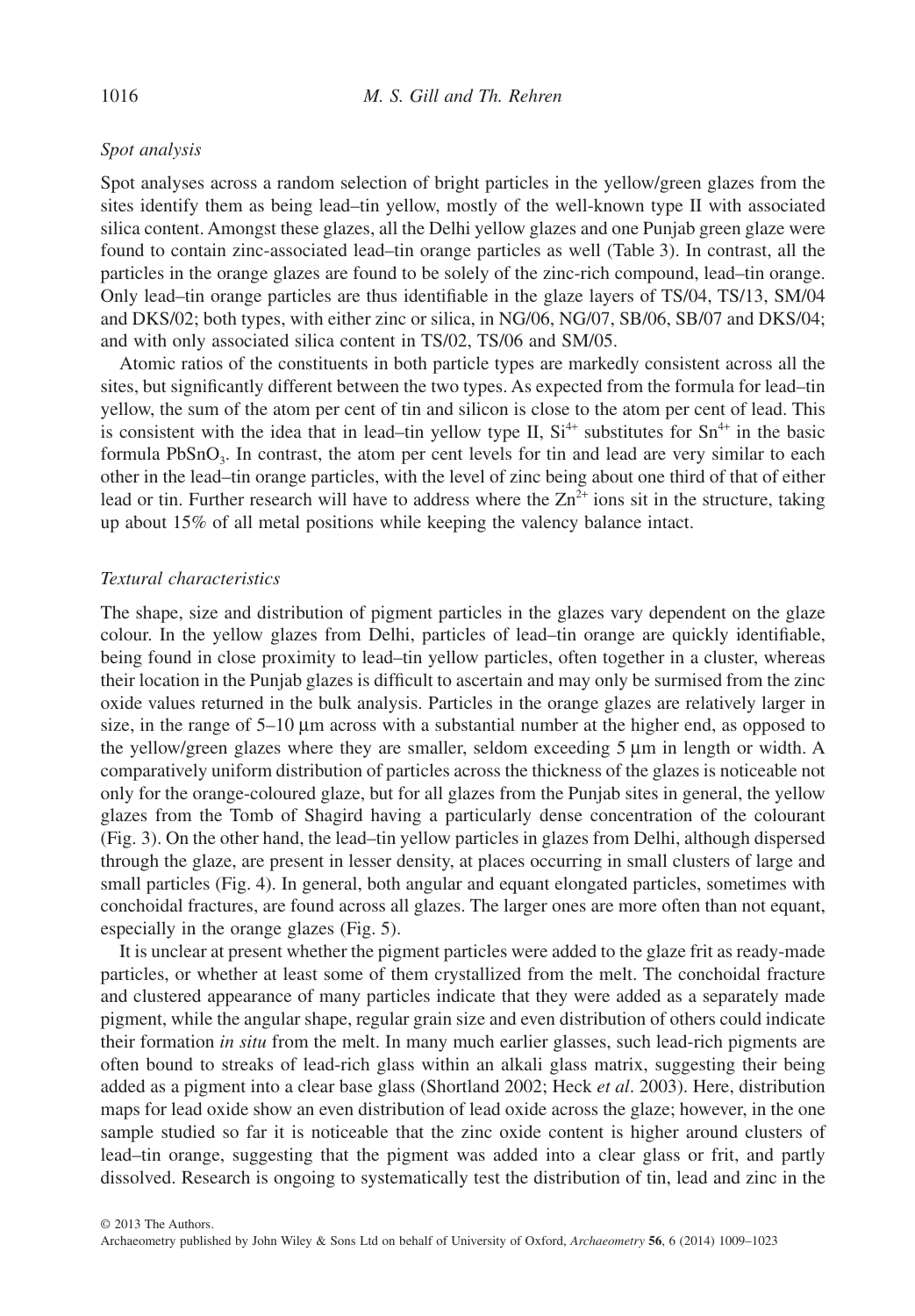Table 3 *Results of spot analyses of lead–tin yellow particles in yellow, green and orange glazes through SEM–EDS and EPMA–WDS. Results from SEM–EDS have been normalized to 100%; results from EPMA–WDS analyses are not normalized. The balance to 100 in at% is oxygen. The ideal compound PbSnO<sub>3</sub> would have 20 at% Pb, 20 at% Sn and 60 at% O; deviations from these figures are due to non-ideal crystal compositions and analytical error from the instrument*

| No.            | Sample         | Tile colour      | Analysis                 | Particle          |                  |            | $Wt\%$           |              |      |                | At%          |              |
|----------------|----------------|------------------|--------------------------|-------------------|------------------|------------|------------------|--------------|------|----------------|--------------|--------------|
|                |                |                  |                          |                   | SiO <sub>2</sub> | ZnO        | SnO <sub>2</sub> | PbO          | Si   | Z <sub>n</sub> | Sn           | Pb           |
| 1              | <b>TS/02</b>   | Yellow           | <b>EDS</b>               | Ι                 | 5.0              |            | 31.4             | 63.6         | 5.8  |                | 14.4         | 19.7         |
| $\mathfrak{2}$ | <b>TS/02</b>   | Yellow           | <b>EDS</b>               | $_{\rm II}$       | 4.8              |            | 32.0             | 63.3         | 5.5  |                | 14.7         | 19.7         |
| 3              | <b>TS/02</b>   | Yellow           | <b>EDS</b>               | Ш                 | 5.6              |            | 30.5             | 64.0         | 6.4  |                | 13.9         | 19.6         |
| 4              | <b>TS/02</b>   | Yellow           | <b>EDS</b>               | IV                | 5.6              |            | 30.3             | 64.1         | 6.4  |                | 13.8         | 19.7         |
| 5              | <b>TS/02</b>   | Yellow           | <b>EDS</b>               | V                 | 6.2              |            | 30.4             | 63.4         | 6.9  |                | 13.6         | 19.1         |
| 6              | <b>TS/04</b>   | Orange           | <b>EDS</b>               | L                 |                  | 6.8        | 37.3             | 56.0         |      | 5.9            | 17.6         | 17.8         |
| 7              | <b>TS/04</b>   | Orange           | <b>EDS</b>               | $\mathbf{I}$      |                  | 6.7        | 37.7             | 55.7         |      | 5.8            | 17.7         | 17.7         |
| 8              | <b>TS/04</b>   | Orange           | <b>EDS</b>               | Ш                 |                  | 6.5        | 37.1             | 56.6         |      | 5.7            | 17.6         | 18.2         |
| 9              | <b>TS/04</b>   | Orange           | <b>EDS</b>               | IV                |                  | 6.7        | 37.4             | 55.9         |      | 5.8            | 17.6         | 17.8         |
| 10             | <b>TS/04</b>   | Orange           | <b>EDS</b>               | V                 |                  | 9.1        | 38.1             | 52.8         |      | 7.7            | 17.4         | 16.3         |
| 11             | <b>TS/06</b>   | Green            | <b>EDS</b>               | Ι                 | 5.7              |            | 32.1             | 62.3         | 6.4  |                | 14.4         | 18.9         |
| 12             | <b>TS/06</b>   | Green            | <b>EDS</b>               | $_{\rm II}$       | 5.2              |            | 32.6             | 62.2         | 5.9  |                | 14.8         | 19.0         |
| 13             | <b>TS/06</b>   | Green            | <b>EDS</b>               | Ш                 | 5.3              |            | 31.2             | 63.6         | 6.0  |                | 14.2         | 19.6         |
| 14             | <b>TS/06</b>   | Green            | <b>EDS</b>               | IV                | 5.7              |            | 31.5             | 62.8         | 6.5  |                | 14.1         | 19.6         |
| 15             | <b>TS/13</b>   | Orange           | <b>EDS</b>               | Ι                 |                  | 6.5        | 36.3             | 57.2         |      | 5.7            | 17.3         | 18.4         |
| 16             | TS/13          | Orange           | <b>EDS</b>               | $\mathbf{I}$<br>Ш |                  | 5.9        | 35.8<br>36.1     | 58.3         |      | 5.3<br>5.6     | 17.2<br>17.2 | 18.9         |
| 17             | TS/13          | Orange           | <b>EDS</b>               | IV                |                  | 6.3        |                  | 57.6         |      |                | 17.2         | 18.6         |
| 18<br>19       | TS/13<br>TS/13 | Orange           | <b>EDS</b><br><b>EDS</b> | V                 |                  | 6.2<br>6.3 | 35.8<br>36.4     | 58.0<br>57.4 |      | 5.5<br>5.5     | 17.3         | 18.8         |
| 20             | SM/04          | Orange           | <b>EDS</b>               | I                 |                  | 6.7        | 38.0             | 55.3         |      | 5.8            | 17.8         | 18.5<br>17.5 |
| 21             | SM/04          | Orange<br>Orange | <b>EDS</b>               | $_{\rm II}$       |                  | 6.9        | 37.2             | 56.0         |      | 6.0            | 17.5         | 17.8         |
| 22             | SM/04          | Orange           | <b>EDS</b>               | Ш                 |                  | 6.2        | 37.2             | 56.6         |      | 5.4            | 17.7         | 18.1         |
| 23             | SM/04          | Orange           | <b>EDS</b>               | IV                |                  | 6.9        | 36.9             | 56.3         |      | 6.0            | 17.4         | 17.9         |
| 24             | SM/05          | Green            | <b>EDS</b>               | Ι                 | 4.8              |            | 32.3             | 62.8         | 5.6  |                | 14.8         | 19.4         |
| 25             | SM/05          | Green            | <b>EDS</b>               | H                 | 5.4              |            | 32.5             | 62.0         | 6.1  |                | 14.7         | 18.9         |
| 26             | SM/05          | Green            | <b>EDS</b>               | Ш                 | 5.2              |            | 32.6             | 62.3         | 5.9  |                | 14.8         | 19.0         |
| 27             | SM/05          | Green            | <b>EDS</b>               | IV                | 7.0              |            | 33.9             | 59.1         | 7.5  |                | 14.5         | 17.0         |
| 28             | NG/06          | Yellow           | <b>EDS</b>               | Ι                 | 5.4              |            | 29.5             | 65.1         | 6.2  |                | 13.6         | 20.2         |
| 29             | NG/06          | Yellow           | <b>EDS</b>               | $\mathbf{I}$      |                  | 6.5        | 36.2             | 57.2         |      | 5.8            | 17.2         | 18.4         |
| 30             | NG/07          | Yellow           | <b>EDS</b>               | I                 | 5.2              |            | 31.3             | 63.5         | 5.9  |                | 14.3         | 19.6         |
| 31             | NG/07          | Yellow           | <b>EDS</b>               | $\mathbf{I}$      | 4.8              |            | 27.6             | 67.6         | 5.7  |                | 13.2         | 21.8         |
| 32             | NG/07          | Yellow           | <b>EDS</b>               | Ш                 |                  | 12.8       | 33.7             | 53.5         |      | 10.8           | 15.3         | 16.4         |
| 33             | NG/07          | Yellow           | <b>EDS</b>               | IV                | 5.4              |            | 31.0             | 63.6         | 6.2  |                | 14.1         | 19.6         |
| 34             | NG/07          | Yellow           | <b>EDS</b>               | V                 |                  | 6.5        | 37.1             | 56.4         |      | 5.7            | 17.6         | 18.0         |
| 35             | SB/06          | Yellow           | <b>EDS</b>               | I                 | 4.6              |            | 30.4             | 65.0         | 5.4  |                | 14.2         | 20.5         |
| 35             | SB/06          | Yellow           | <b>EDS</b>               | $\mathbf{I}$      |                  | 6.5        | 37.1             | 56.4         |      | 5.7            | 17.5         | 18.0         |
| 36             | SB/06          | Yellow           | <b>EDS</b>               | Ш                 | 5.4              |            | 27.4             | 67.2         | 6.3  |                | 12.8         | 21.2         |
| 37             | SB/06          | Yellow           | <b>EDS</b>               | IV                |                  | 5.7        | 36.3             | 58.0         |      | 5.1            | 17.4         | 18.8         |
| 38             | SB/07          | Yellow           | <b>EDS</b>               | I                 |                  | 6.0        | 36.9             | 57.1         |      | 5.3            | 17.6         | 18.4         |
| 39             | <b>SB/07</b>   | Yellow           | <b>EDS</b>               | $\mathbf{I}$      | 5.4              |            | 31.3             | 63.3         | 6.2  |                | 14.2         | 19.4         |
| 40             | SB/07          | Yellow           | <b>EDS</b>               | Ш                 |                  | 6.2        | 37.2             | 56.6         |      | 5.4            | 17.7         | 18.1         |
| 41             | SB/07          | Yellow           | <b>EDS</b>               | IV                |                  | 6.9        | 36.9             | 56.3         |      | 6.0            | 17.4         | 17.9         |
| 42             | SB/07          | Yellow           | <b>WDS</b>               | Ι                 |                  | 5.4        | 34.2             | 57.7         |      | 6.7            | 22.6         | 25.9         |
| 43             | SB/07          | Yellow           | WDS                      | $\mathbf{I}$      | 4.2              |            | 29.7             | 62.9         | 7.0  |                | 19.7         | 28.2         |
| 44             | SB/06          | Yellow           | <b>WDS</b>               | Ι                 |                  | 5.4        | 34.6             | 58.3         |      | 6.7            | 22.9         | 26.1         |
| 45             | SB/06          | Yellow           | WDS                      | П                 | 6.5              |            | 29.7             | 61.6         | 10.8 |                | 19.7         | 27.6         |
| 46             | SB/06          | Yellow           | <b>WDS</b>               | IΠ                | 4.2              |            | 29.1             | 63.5         | 7.0  |                | 19.3         | 28.5         |
| 47             | <b>DKS/02</b>  | Orange           | WDS                      | Ι                 |                  | 6.5        | 35.5             | 56.3         |      | 8.0            | 23.5         | 25.2         |
| 48             | <b>DKS/02</b>  | Orange           | WDS                      | $\mathbf{I}$      |                  | 6.0        | 34.0             | 56.7         |      | 7.4            | 22.5         | 25.4         |
| 49             | <b>DKS/04</b>  | Green            | <b>WDS</b>               | I                 |                  | 5.9        | 34.5             | 53.3         |      | 7.3            | 22.8         | 23.9         |
| 50             | DKS/04         | Green            | WDS                      | $\mathbf{I}$      | 4.8              |            | 29.2             | 65.8         | 8.0  |                | 19.3         | 29.5         |

© 2013 The Authors. Archaeometry published by John Wiley & Sons Ltd on behalf of University of Oxford, *Archaeometry* **56**, 6 (2014) 1009–1023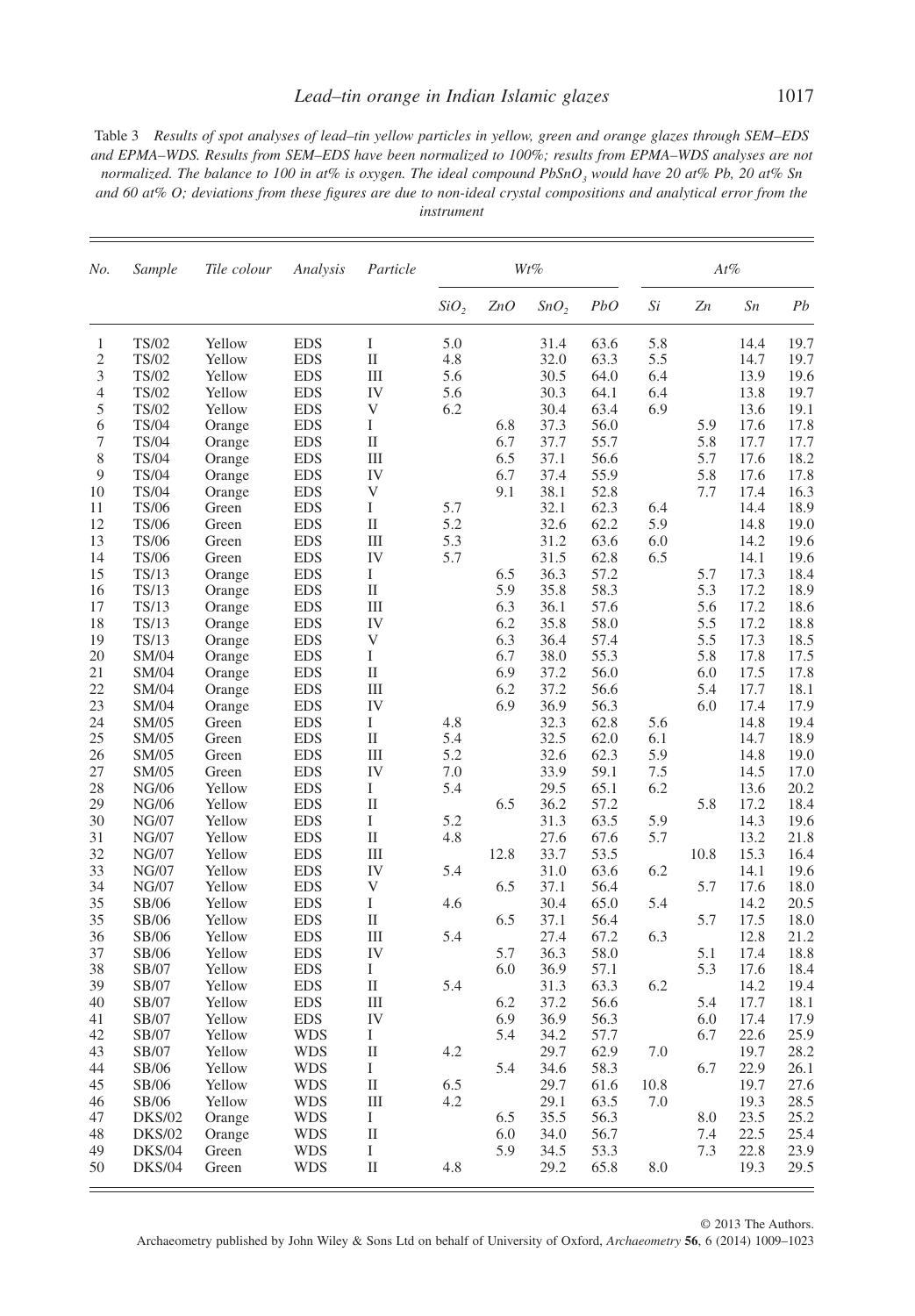

Figure 3 *A backscattered electron SEM micrograph illustrating the even distribution of pigment particles across an orange glaze from Sheesh Mahal (SM/04).*

different glaze types and locations, to gain a representative picture of the manner in which the pigment was either added or formed in the glaze.

The partial dissolution of lead–tin orange is also noticeable from the shape of the individual particles and the zinc content in the surrounding glaze. Blurred borders of particles from the sites in Punjab are associated with comparable values of zinc oxide in bulk and small area analysis in clear glaze, whereas in the Delhi glazes, the low concentrations or near-total lack of zinc oxide in clear portions of the glaze is seemingly linked to the sharper boundaries of the particles with zinc content. Notably, however, the blurring of particle boundaries in the orange glazes is also associated with size, as it is the smaller particles,  $\leq$   $\mu$ m, that have diffused edges, with larger ones retaining their distinct shapes.

## *Raman spectroscopy*

Raman spectra were collected from randomly selected orange particles in the orange glazes of TS/04 and TS/13, and from yellow particles in the yellow glaze of TS/02. The spectrum for the yellow particles obtained at 780 nm excitation is characterized by an intense band at 141 cm<sup>−</sup><sup>1</sup> and a weaker broad band at 331 cm<sup>−</sup><sup>1</sup> . This is in close agreement with that recorded by Clark *et al*. (1995) for lead–tin yellow type II. The spectrum associated with the orange particles is quite different from the reference, for this excitation wavelength, with very strong bands in this case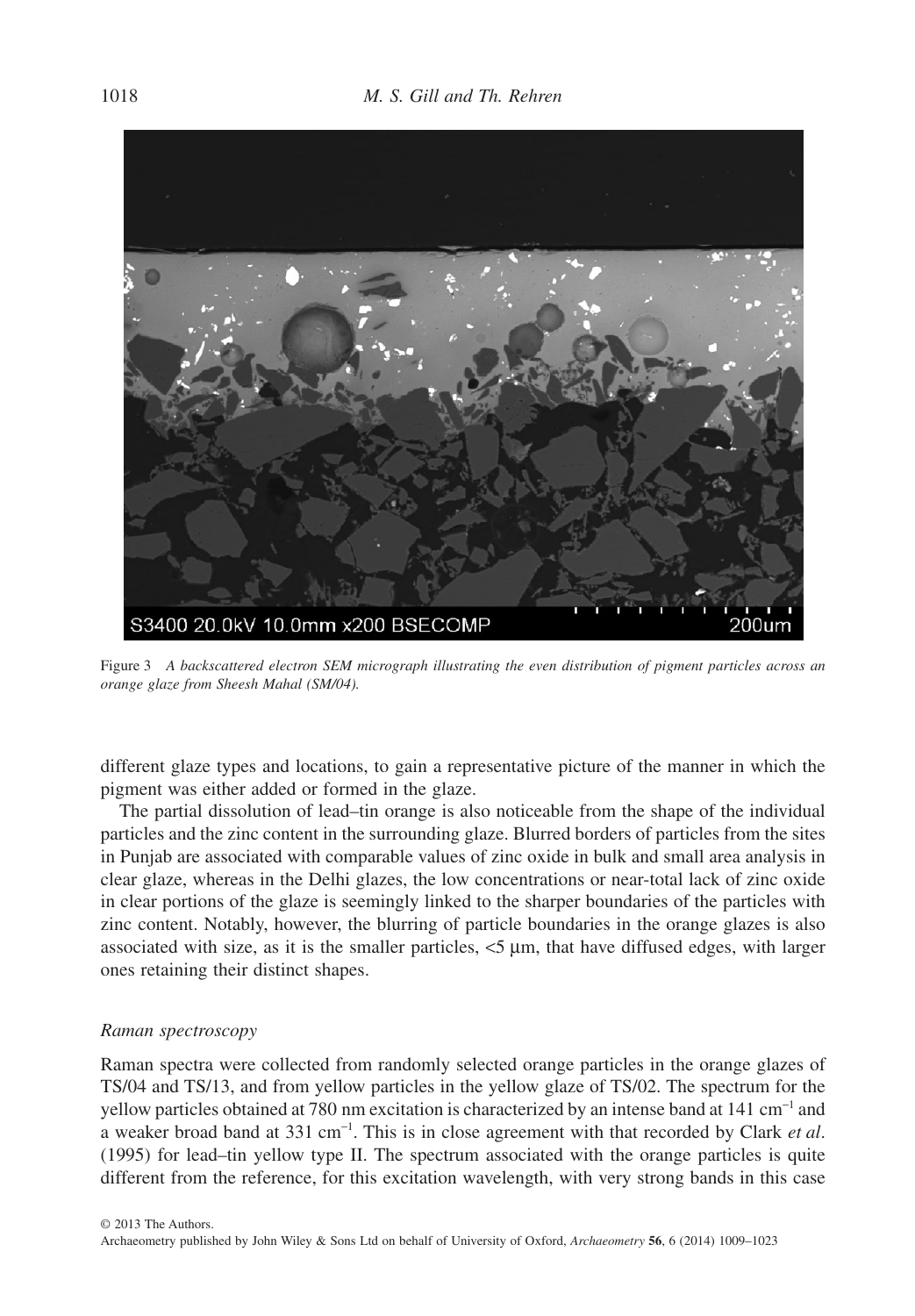

 $100 \mu m$ 

Figure 4 *A backscattered electron SEM micrograph of a yellow glaze (SB/06) from Sabz Burj, Delhi. Pigment particles, while distributed across the glaze in the Delhi samples, are quite often in clusters of large and small particles, as can be seen in this image.*

found at 118 cm<sup>-1</sup> and 144 cm<sup>-1</sup> and weaker broad bands at 286 cm<sup>-1</sup>, 335 cm<sup>-1</sup>, 440 cm<sup>-1</sup> and 539 cm<sup>-1</sup> (Figs 6 (a) and 6 (b)). An apparent resemblance between the orange particle spectrum and spectra recorded by Gulzar *et al*. (2012) from orange particles in yellow Mughal glazes at Lahore is, however, noticeable. At 532 nm excitation, a marginal shift is noticeable in the orange particle spectrum, a strong band now being found at 139 cm<sup>-1</sup>, and weaker bands at 282 cm<sup>-1</sup>, 337 cm<sup>-1</sup>, 430 cm<sup>-1</sup> and 533 cm<sup>-1</sup>.

#### DISCUSSION

Tiles with orange, yellow, and green glazes in Mughal Islamic India are by no means limited to the sampled monuments or to the period of the sampled specimens. Yellow and green glazes are found in several pre-Mughal monuments from the Sultanate period (1206–1526) in other regions in the subcontinent (Furnival 1904; Nath 1989). Orange-coloured glazes are also found elsewhere. They are, however, a comparatively later development, only clearly in use by the late 16th century, as on the tomb of Sultan Ibrahim Qutb Shah at Golconda in the Deccan, before their widespread employment in the north under the Mughals during the first half of the 17th century (Parihar 1985; Nath 1989).

While previous studies have demonstrated the occurrence of lead–tin orange along with the dominant lead–tin yellow pigment in Mughal 17th-century yellow and green glazes (Gill and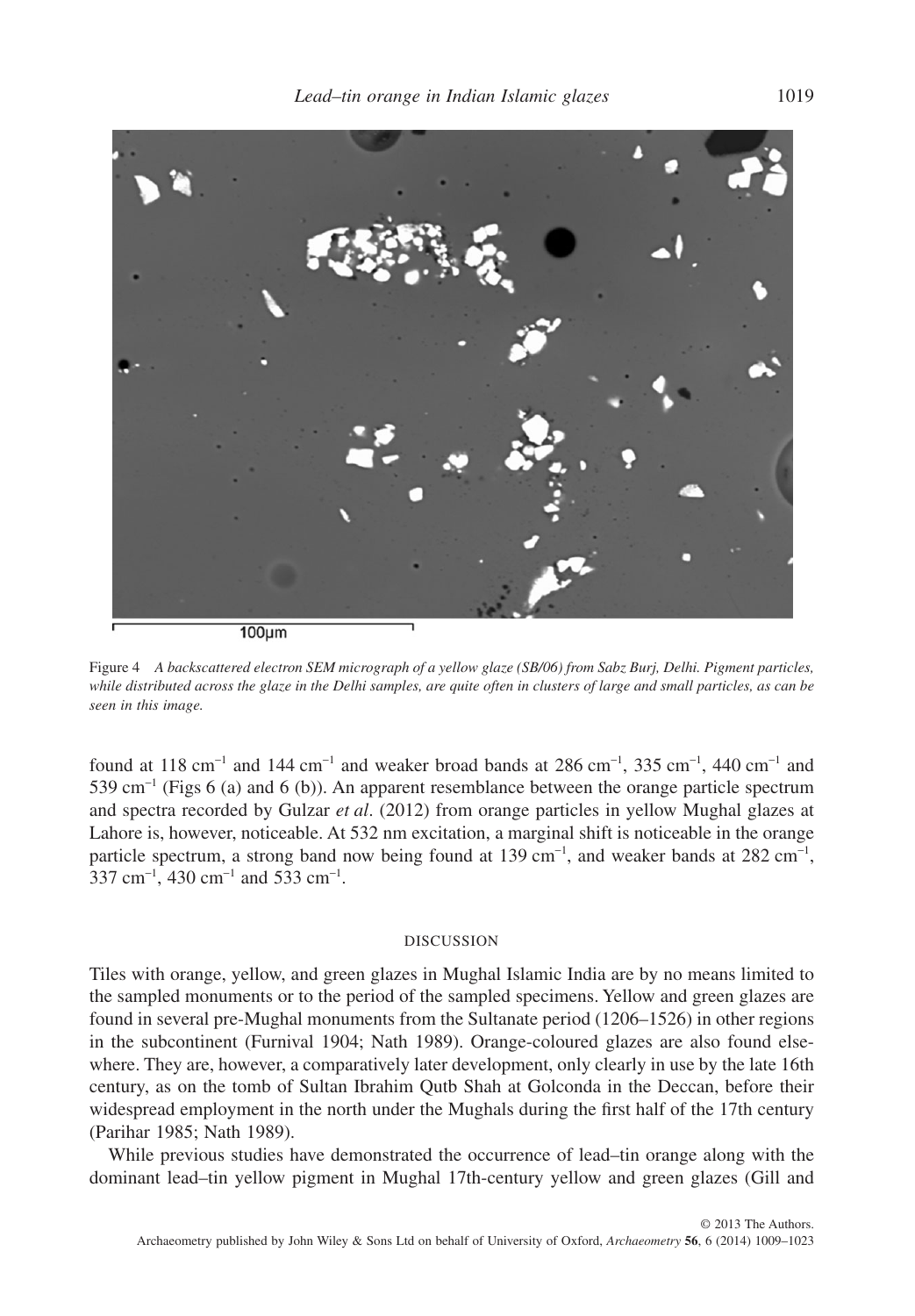

Figure 5 *A high-magnification backscattered electron SEM micrograph of a group of angular and largely equant pigment particles in the orange glaze TS/04. Clusters of large particles such as this are unusual for tile-mosaic glazes, the particles being generally well distributed.*

Rehren 2011; Gulzar *et al*. 2012), its clearly detected presence in orange-coloured glazed tiles now confirms its use in contemporary orange glazes as well. The exclusive presence of lead–tin orange in the orange-coloured glazes, as opposed to yellow/green glazes with predominantly lead–tin yellow, is suggestive of controlled manufacture with the intent of producing the resultant shade, supported by the artistic scheme of extant tile-work on the monuments where the tiles can be seen to be deliberately employed in the colours that they are. The fact that we find orange tiles only in the Punjab monuments bearing the true tile-mosaic may be attributable to an aesthetic appeal linked with this form of tile-work or regional preferences in terms of desired colour schemes. Alternatively, the production of orange glazes may have been known only to the tile-mosaic artisans, who kept the recipe a closely guarded secret, but this seems less likely given the presence of lead–tin orange particles in yellow/green glazes of other tile forms as well, along with regular lead–tin yellow type II.

The consistency in atomic ratios of the constituents in both lead–tin yellow and lead–tin orange observed across the monuments irrespective of region or tile-work forms also indicates a controlled and intentional manufacture of both pigments. The orange pigment could have been produced directly by heating a mixture of the necessary raw materials, or in two stages by heating pre-synthesized lead–tin yellow with a zinc compound. The presence of some lead–tin orange particles in yellow or green glazes could indicate that the artisans added a quantity of orange pigment to the yellow in order to obtain a more saturated hue. Alternatively, it could result from simple contamination in a workshop producing or handling both pigments side by side.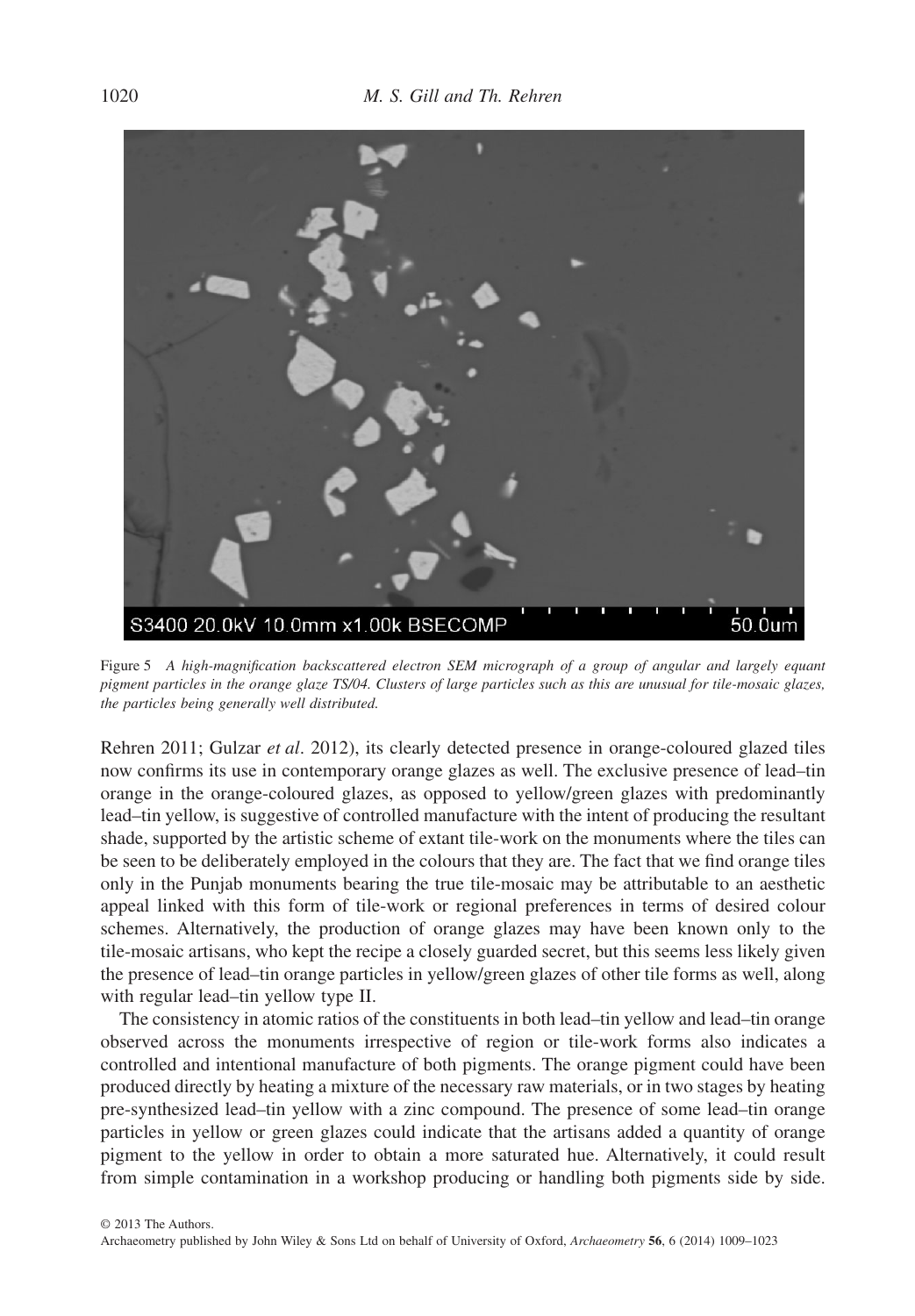(a)



Figure 6 *(a) A Raman spectrum obtained from yellow particles in the yellow glaze TS/02. (b) A Raman spectrum obtained from orange particles in the orange glazes TS/04 and TS/13.*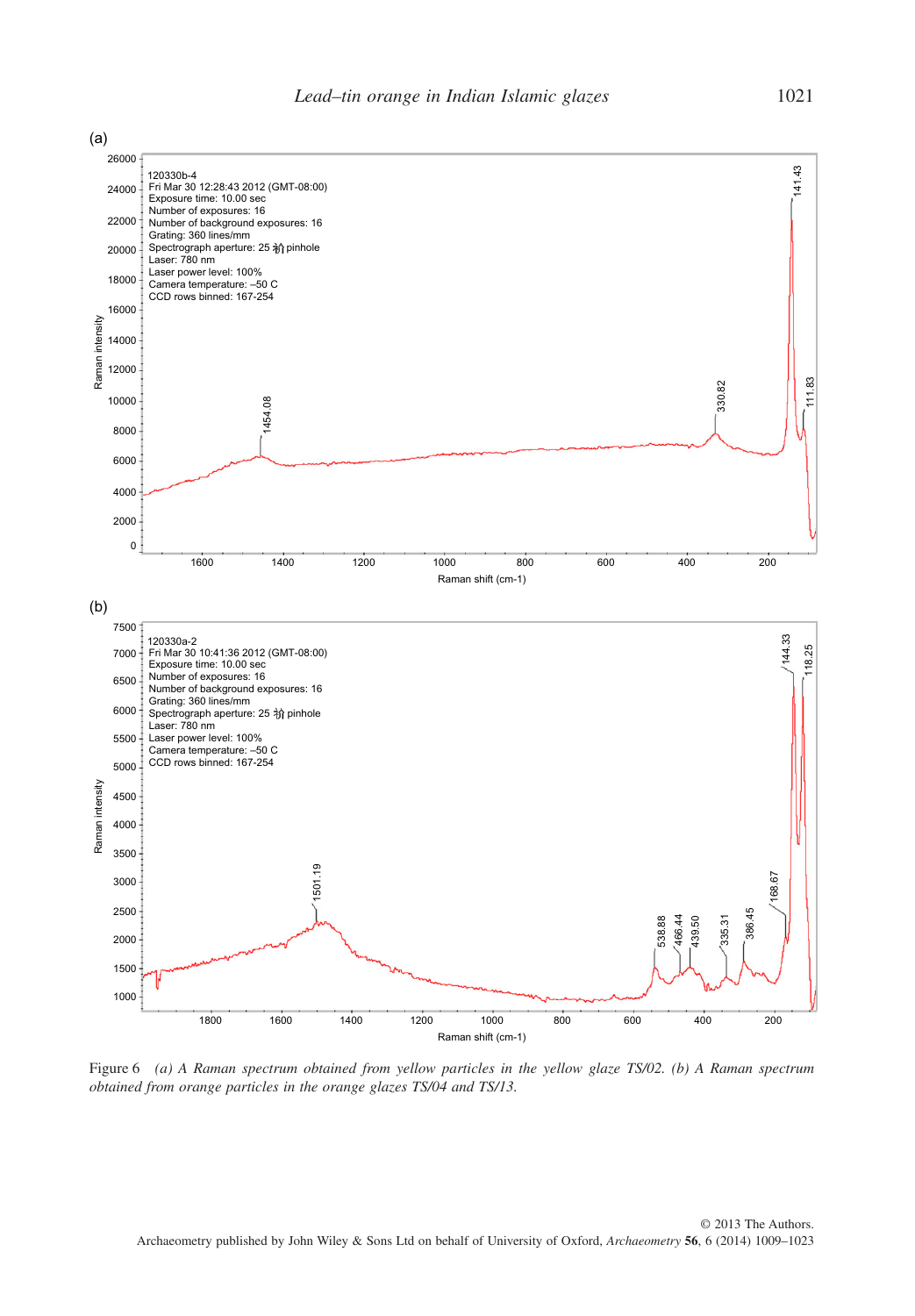Experimental work would have to clarify whether the addition of some zinc oxide into the batch material for the manufacture of lead–tin yellow type II would result in the formation of a small amount of discrete lead–tin orange particles, or in the uptake of minor amounts of zinc in the regular lead–tin yellow structure. Work by Rosi *et al*. (2009) on the possible existence of an orange–yellow lead-antimonate by the addition of zinc oxide, based on the revised interpretation of a 16th-century recipe attributed to Piccolpasso, may also be noted in this context, the pigment lead-antimonate yellow having a history of use as an alternative to lead–tin yellow over the ages.

The presence of zinc in place of silica and variations in the Raman bands obtained for lead–tin orange from the known spectrum of the lead–tin yellow type II form is suggestive of the existence of a modified crystal structure of the lead–tin orange pigment. The exact extent to which zinc replaces tin and/or lead and refinement of the structural model would require further investigations. For the moment, a distinction in the composition and atomic ratios of the two particle types, 1:3:3 of zinc:tin:lead and 1:2.3:3.3 of silica:tin:lead, may be taken as further evidence of structural dissimilarity and considered in the firm derivation of a possible nominal formula for the zinc-associated particle type.

#### **CONCLUSION**

We have shown that a hitherto little-known artificial orange pigment, dubbed lead–tin orange in parallel to the better-known lead–tin yellow, has been consistently produced and intentionally used in Mughal India, particularly in the early to middle 17th century. Pure orange-glazed tiles with the pigment are known only from the Punjab tile-mosaic form, but lead–tin orange particles were found also within the matrix of yellow and green glazes at Delhi coloured by lead–tin yellow type II. We assume that the presence of lead–tin orange particles in the Delhi tiles is due to their addition to the yellow pigment in order to improve the yellow hue. The orange colour is linked to the presence of around  $6-7$  wt% zinc oxide in the pigment, and the absence of silica. The replacement mechanism that enables the zinc ions to enter the lead–tin oxide structure is not yet understood, and does not seem to follow a simple substitution of  $Pb^{2+}$  by  $Zn^{2+}$ .

## ACKNOWLEDGEMENTS

We are grateful to the Indian authorities in charge of the monuments for permissions accorded, and for assisting us in this research. Kevin Reeves from the UCL Institute of Archaeology is warmly thanked for his assistance with EPMA and SEM–EDS analyses. Thanks are also due to Dr Xiaolin Cheng from the Conservation Centre, National Museum of China, for the Raman analyses. Comments from two anonymous reviewers are gratefully acknowledged; any remaining errors are ours. This work is part of the first author's doctoral research at UCL Qatar, generously funded by QF and QMA under a contract with UCL to establish UCL Qatar.

## **REFERENCES**

- Clark, R., Cridland, L., Kariuki, B., Harris, K., and Withnall, R., 1995, Synthesis, structural characterisation and Raman spectroscopy of the inorganic pigments lead tin yellow types I and II and lead antimony yellow: their identification on medieval paintings and manuscripts, *Journal of the Chemical Society, Dalton Transactions*, **16**, 2577–82.
- Dussubieux, L., Gratuze, B., and Blet-Lemarquand, M., 2010, Mineral soda alumina glass: occurrence and meaning, *Journal of Archaeological Science*, **37**, 1646–55.

Furnival, W. J., 1904, *Leadless decorative tiles, faience and mosaic*, Stone, Staffordshire, UK.

Gill, M. S., and Rehren, Th., 2011, Material characterization of ceramic tile mosaic from two 17th century monuments in northern India, *Archaeometry*, **53**, 22–36.

© 2013 The Authors.